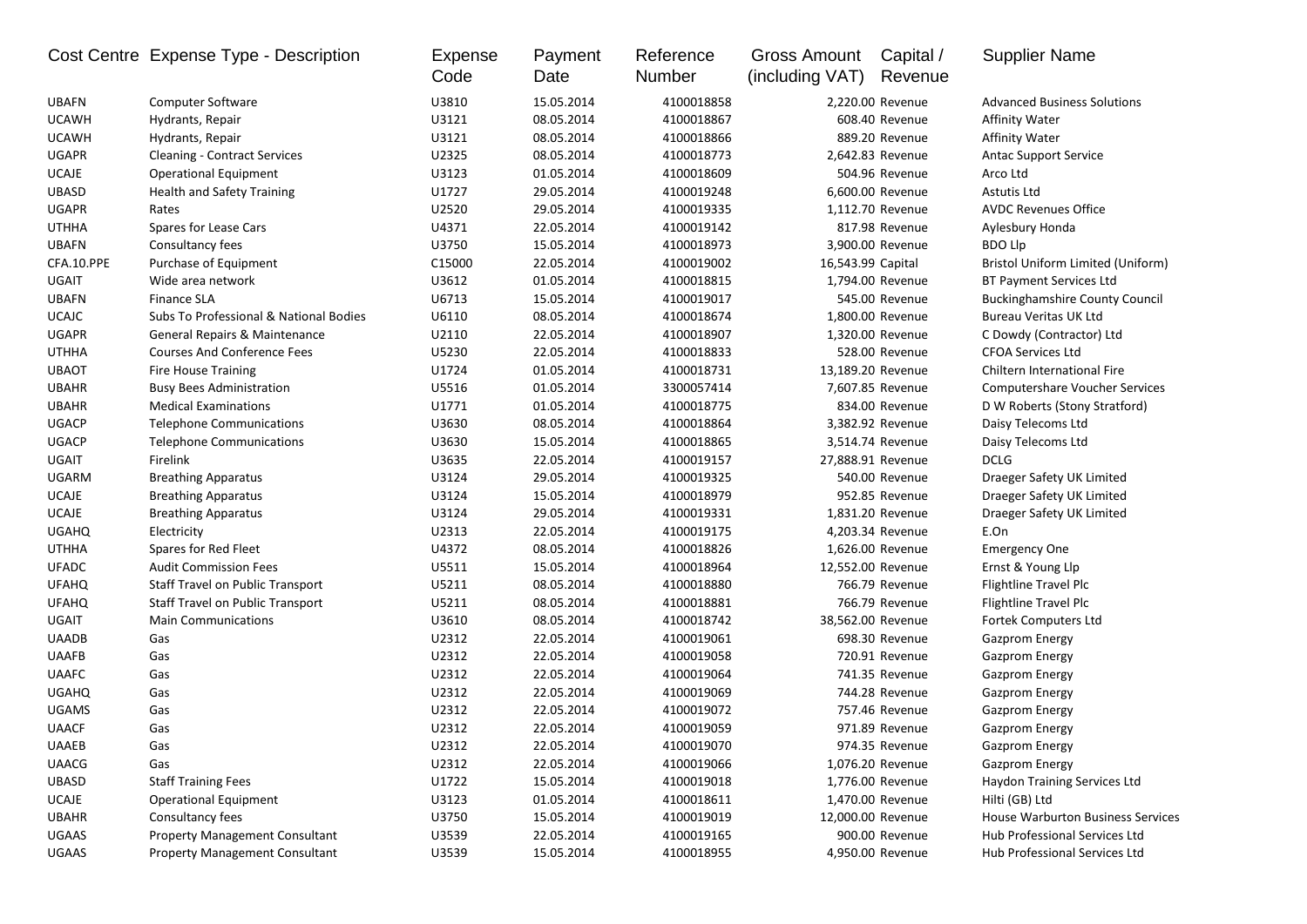|              | Cost Centre Expense Type - Description  | <b>Expense</b><br>Code | Payment<br>Date | Reference<br>Number | Gross Amount<br>(including VAT) | Capital /<br>Revenue | <b>Supplier Name</b>                |
|--------------|-----------------------------------------|------------------------|-----------------|---------------------|---------------------------------|----------------------|-------------------------------------|
| <b>UGAPR</b> | <b>Property Management Consultant</b>   | U3539                  | 22.05.2014      | 4100019166          |                                 | 14,631.60 Revenue    | Hub Professional Services Ltd       |
| CFA.09.ICT   | Purchase of Software                    | C14000                 | 29.05.2014      | 4100019120          | 6,781.86 Capital                |                      | Insight Direct (UK) Ltd             |
| CFA.09.ICT   | Purchase of Computer Hardware           | C18000                 | 15.05.2014      | 4100019016          | 12,826.06 Capital               |                      | Insight Direct (UK) Ltd             |
| CFA.09.ICT   | Purchase of Computer Hardware           | C18000                 | 08.05.2014      | 4100018859          | 158,584.72 Capital              |                      | Insight Direct (UK) Ltd             |
| <b>UGAPR</b> | General Repairs & Maintenance           | U2110                  | 15.05.2014      | 4100018805          |                                 | 650.40 Revenue       | <b>Instant Doors</b>                |
| <b>UGAPR</b> | General Repairs & Maintenance           | U2110                  | 22.05.2014      | 4100019169          |                                 | 1,158.00 Revenue     | <b>Instant Doors</b>                |
| UGAFL        | Consultancy fees                        | U3750                  | 29.05.2014      | 4100019259          |                                 | 553.80 Revenue       | Intelligent Data Systems            |
| UGAFL        | Consultancy fees                        | U3750                  | 15.05.2014      | 4100018984          |                                 | 565.80 Revenue       | Intelligent Data Systems            |
| <b>UGACP</b> | <b>Computer Software</b>                | U3810                  | 22.05.2014      | 4100018952          |                                 | 6,068.70 Revenue     | Interact Intranet Solutions         |
| UGAFL        | <b>Operational Leased Vehicles</b>      | U4500                  | 01.05.2014      | 4100018782          |                                 | 2,696.69 Revenue     | JCB Finance (Leasing) Ltd           |
| <b>UCAJE</b> | <b>Protective Clothing</b>              | U3311                  | 22.05.2014      | 4100018950          |                                 | 608.40 Revenue       | Jolly Safety Equipment Ltd          |
| <b>UCAJE</b> | <b>Protective Clothing</b>              | U3311                  | 01.05.2014      | 4100018607          |                                 | 2,103.00 Revenue     | Jolly Safety Equipment Ltd          |
| <b>UAAFB</b> | Planned Preventative Maintenance        | U2151                  | 08.05.2014      | 4100018899          |                                 | 825.89 Revenue       | Kee Services Ltd                    |
| <b>UAACG</b> | <b>Planned Preventative Maintenance</b> | U2151                  | 08.05.2014      | 4100018897          |                                 | 974.11 Revenue       | Kee Services Ltd                    |
| <b>UAAFC</b> | Planned Preventative Maintenance        | U2151                  | 08.05.2014      | 4100018900          |                                 | 974.11 Revenue       | Kee Services Ltd                    |
| <b>UGAHQ</b> | Planned Preventative Maintenance        | U2151                  | 08.05.2014      | 4100018901          |                                 | 1,734.48 Revenue     | Kee Services Ltd                    |
| <b>UBAGH</b> | General Repairs & Maintenance           | U2110                  | 08.05.2014      | 4100018873          |                                 | 1,258.39 Revenue     | Kidde Fire Trainers GMBH            |
| UGAIT        | <b>Telephone Communications</b>         | U3630                  | 08.05.2014      | 4100018660          |                                 | 2,220.00 Revenue     | Koris Ltd                           |
| UGAFL        | <b>Contracted Maintenance</b>           | U4382                  | 22.05.2014      | 4100019101          |                                 | 4,581.36 Revenue     | Lex Autolease Ltd                   |
| UGAFL        | Repair & Maint of Vehicles & Plant      | U4370                  | 01.05.2014      | 4100018749          |                                 | 5,321.96 Revenue     | Lex Autolease Ltd                   |
| <b>UFAHQ</b> | <b>Courses And Conference Fees</b>      | U5230                  | 01.05.2014      | 4100018664          |                                 | 594.00 Revenue       | <b>Local Government Association</b> |
| <b>UFAMA</b> | <b>Courses And Conference Fees</b>      | U5230                  | 01.05.2014      | 4100018665          |                                 | 594.00 Revenue       | Local Government Association        |
| <b>UFAHQ</b> | <b>Courses And Conference Fees</b>      | U5230                  | 01.05.2014      | 4100018666          |                                 | 594.00 Revenue       | Local Government Association        |
| <b>UBAHR</b> | Furniture                               | U2410                  | 01.05.2014      | 4100018706          |                                 | 578.39 Revenue       | Lyreco UK Limited                   |
| <b>UAACG</b> | Office & Other General Equipment        | U3140                  | 01.05.2014      | 4100018615          |                                 | 502.13 Revenue       | <b>Manton Office Solutions</b>      |
| <b>UGAHQ</b> | Subsistence                             | U5221                  | 01.05.2014      | 4100018646          |                                 | 539.80 Revenue       | <b>Mars Drinks UK</b>               |
| <b>UGAFF</b> | Fuel Tanks - Service & M/tenance        | U4312                  | 01.05.2014      | 4100018817          |                                 | 608.88 Revenue       | Merridale                           |
| CFA.09.ICT   | Purchase of Computer Hardware           | C18000                 | 15.05.2014      | 4100018791          |                                 | 585.64 Capital       | Misco                               |
| CFA.09.ICT   | Purchase of Computer Hardware           | C18000                 | 22.05.2014      | 4100018878          | 1,490.17 Capital                |                      | Misco                               |
| CFA.09.ICT   | Purchase of Computer Hardware           | C18000                 | 15.05.2014      | 4100018792          | 4,692.00 Capital                |                      | Misco                               |
| <b>UBAHR</b> | <b>Recruitment Expenses</b>             | U1718                  | 01.05.2014      | 4100018814          |                                 | 6,450.00 Revenue     | Morgan Law Partners Llp             |
| <b>UCAJE</b> | <b>Operational Equipment</b>            | U3123                  | 29.05.2014      | 4100018962          |                                 | 622.02 Revenue       | MSA (Britain) Ltd                   |
| <b>UCAJE</b> | <b>Operational Equipment</b>            | U3123                  | 29.05.2014      | 4100018988          |                                 | 645.00 Revenue       | MSA (Britain) Ltd                   |
| <b>UCACN</b> | <b>Printing Stationery</b>              | U5110                  | 01.05.2014      | 4100018701          |                                 | 717.00 Revenue       | <b>NCEC</b>                         |
| <b>UBAFP</b> | Consultation with the Public            | U6530                  | 22.05.2014      | 4100019242          | 13,513.20 Revenue               |                      | Opinion Research Services Ltd       |
| <b>UCAJG</b> | <b>Operational Equipment</b>            | U3123                  | 08.05.2014      | 4100018729          |                                 | 7,245.60 Revenue     | Oxfordshire County Council          |
| UGAFF        | Diesel Oil - Gas Oil                    | U4320                  | 01.05.2014      | 4100018760          |                                 | 1,975.80 Revenue     | Pace Fuelcare Ltd                   |
| UGAFF        | Diesel Oil - Gas Oil                    | U4320                  | 01.05.2014      | 4100018759          |                                 | 1,977.12 Revenue     | Pace Fuelcare Ltd                   |
| UGAFF        | Diesel Oil - Gas Oil                    | U4320                  | 01.05.2014      | 4100018778          |                                 | 1,977.12 Revenue     | Pace Fuelcare Ltd                   |
| UGAFF        | Diesel Oil - Gas Oil                    | U4320                  | 01.05.2014      | 4100018785          |                                 | 1,977.12 Revenue     | Pace Fuelcare Ltd                   |
| UGAFF        | Diesel Oil - Gas Oil                    | U4320                  | 01.05.2014      | 4100018777          |                                 | 2,108.93 Revenue     | Pace Fuelcare Ltd                   |
| UGAFF        | Diesel Oil - Gas Oil                    | U4320                  | 01.05.2014      | 4100018779          |                                 | 3,295.20 Revenue     | Pace Fuelcare Ltd                   |
| UGAFF        | Diesel Oil - Gas Oil                    | U4320                  | 01.05.2014      | 4100018787          |                                 | 3,295.20 Revenue     | Pace Fuelcare Ltd                   |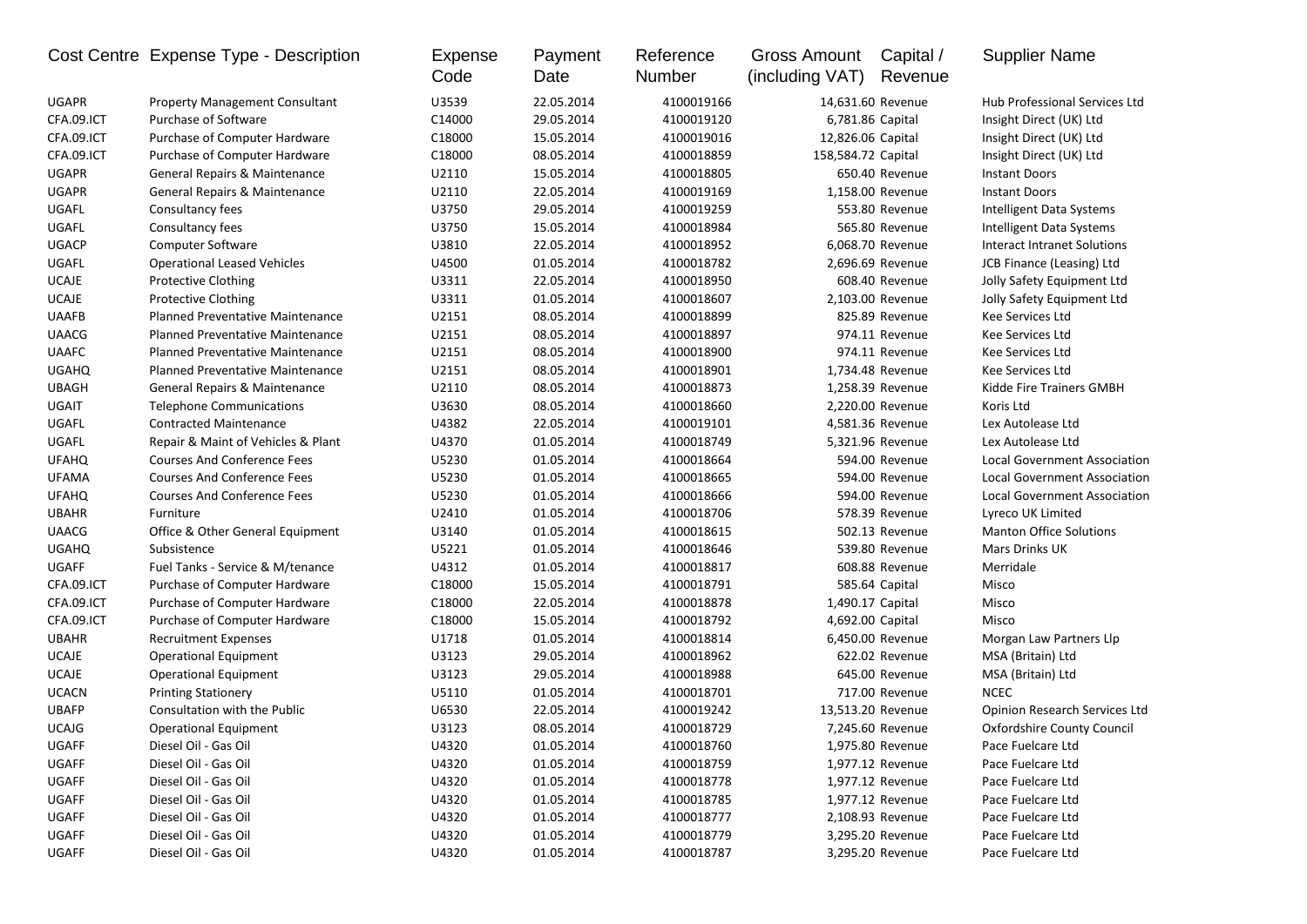|              | Cost Centre Expense Type - Description    | Expense<br>Code | Payment<br>Date | Reference<br>Number | <b>Gross Amount</b><br>(including VAT) | Capital /<br>Revenue | <b>Supplier Name</b>                 |
|--------------|-------------------------------------------|-----------------|-----------------|---------------------|----------------------------------------|----------------------|--------------------------------------|
| <b>UGAFF</b> | Diesel Oil - Gas Oil                      | U4320           | 01.05.2014      | 4100018788          |                                        | 3,952.92 Revenue     | Pace Fuelcare Ltd                    |
| <b>UGAFF</b> | Diesel Oil - Gas Oil                      | U4320           | 01.05.2014      | 4100018780          |                                        | 4,217.86 Revenue     | Pace Fuelcare Ltd                    |
| <b>UGAFF</b> | Diesel Oil - Gas Oil                      | U4320           | 08.05.2014      | 4100018786          | 13,180.80 Revenue                      |                      | Pace Fuelcare Ltd                    |
| <b>UBAHR</b> | <b>Occupational Health Nurse Sessions</b> | U1770           | 22.05.2014      | 4100019171          |                                        | 579.60 Revenue       | People Asset Management Ltd          |
| <b>UBAHR</b> | <b>Occupational Health Nurse Sessions</b> | U1770           | 22.05.2014      | 4100019243          |                                        | 579.60 Revenue       | People Asset Management Ltd          |
| <b>UBAHR</b> | <b>Occupational Health Nurse Sessions</b> | U1770           | 15.05.2014      | 4100019013          |                                        | 2,850.00 Revenue     | People Asset Management Ltd          |
| <b>UBAHR</b> | <b>Occupational Health Nurse Sessions</b> | U1770           | 15.05.2014      | 4100018960          |                                        | 3,520.00 Revenue     | People Asset Management Ltd          |
| <b>UFASA</b> | <b>Courses And Conference Fees</b>        | U5230           | 08.05.2014      | 4100018925          |                                        | 1,188.00 Revenue     | Perspective Publishing Ltd           |
| <b>UBAMC</b> | <b>Course Catering Costs</b>              | U3270           | 01.05.2014      | 4100018767          |                                        | 501.60 Revenue       | Pips Of Marlow                       |
| <b>UFASA</b> | Subsistence                               | U5221           | 15.05.2014      | 4100019001          |                                        | 554.40 Revenue       | Posh Nosh                            |
| <b>UTHHA</b> | Spares for Lease Cars                     | U4371           | 29.05.2014      | 4100019152          |                                        | 1,440.00 Revenue     | Pressfab Evo Ltd                     |
| <b>UTHHA</b> | Spares for Lease Cars                     | U4371           | 29.05.2014      | 4100019251          |                                        | 1,440.00 Revenue     | Pressfab Evo Ltd                     |
| <b>UBAFN</b> | Consultancy fees                          | U3750           | 08.05.2014      | 4100018879          |                                        | 2,460.00 Revenue     | <b>Public Sector Consultants</b>     |
| <b>UFASA</b> | Telephones                                | U5140           | 22.05.2014      | 4100018910          |                                        | 694.80 Revenue       | <b>Resound Limited</b>               |
| <b>UCAJE</b> | <b>Protective Clothing</b>                | U3311           | 01.05.2014      | 4100018613          |                                        | 1,248.00 Revenue     | Respirex International Ltd           |
| <b>UGAPR</b> | General Repairs & Maintenance             | U2110           | 15.05.2014      | 4100018994          |                                        | 619.80 Revenue       | <b>Richard Cross General Builder</b> |
| CFA.12.OVE   | <b>Purchase of Vehicles</b>               | C16000          | 29.05.2014      | 4100019241          | 135,600.00 Capital                     |                      | Rosenbauer Uk Plc                    |
| <b>UFAHQ</b> | <b>Consultancy Fees</b>                   | U5513           | 15.05.2014      | 4100019050          |                                        | 799.20 Revenue       | Rosie Olliver                        |
| <b>UFAHQ</b> | <b>Consultancy Fees</b>                   | U5513           | 22.05.2014      | 4100019240          |                                        | 799.20 Revenue       | Rosie Olliver                        |
| <b>UFAHQ</b> | <b>Consultancy Fees</b>                   | U5513           | 29.05.2014      | 4100019328          |                                        | 799.20 Revenue       | Rosie Olliver                        |
| <b>UGAHQ</b> | General Postage                           | U5130           | 15.05.2014      | 4100018993          |                                        | 871.76 Revenue       | Royal Mail Group Ltd                 |
| <b>UGAHQ</b> | <b>General Postage</b>                    | U5130           | 01.05.2014      | 4100018740          |                                        | 944.40 Revenue       | Royal Mail Group Ltd                 |
| <b>UCAJB</b> | <b>Community Safety Charges</b>           | U6210           | 08.05.2014      | 4100018841          |                                        | 1,260.00 Revenue     | Sabre Fire & Security Ltd            |
| <b>UBASD</b> | <b>Health and Safety Training</b>         | U1727           | 01.05.2014      | 4100018745          |                                        | 1,194.00 Revenue     | Safe & Sound Man'G Consultants Ltd   |
| <b>UCAJB</b> | <b>Courses And Conference Fees</b>        | U5230           | 29.05.2014      | 4100019000          |                                        | 600.00 Revenue       | Safety Centre Milton Keynes Ltd      |
| <b>UAAFE</b> | Electricity                               | U2313           | 22.05.2014      | 4100019085          |                                        | 500.79 Revenue       | Scottish Hydro Elec (Was SSE)        |
| <b>UAAFB</b> | Electricity                               | U2313           | 22.05.2014      | 4100019083          |                                        | 648.96 Revenue       | Scottish Hydro Elec (Was SSE)        |
| <b>UAACD</b> | Electricity                               | U2313           | 22.05.2014      | 4100019199          |                                        | 661.68 Revenue       | Scottish Hydro Elec (Was SSE)        |
| <b>UAACD</b> | Electricity                               | U2313           | 22.05.2014      | 4100019198          |                                        | 726.19 Revenue       | Scottish Hydro Elec (Was SSE)        |
| <b>UAACB</b> | Electricity                               | U2313           | 22.05.2014      | 4100019088          |                                        | 746.64 Revenue       | Scottish Hydro Elec (Was SSE)        |
| <b>UAACG</b> | Electricity                               | U2313           | 22.05.2014      | 4100019090          |                                        | 832.78 Revenue       | Scottish Hydro Elec (Was SSE)        |
| <b>UAACF</b> | Electricity                               | U2313           | 22.05.2014      | 4100019091          |                                        | 856.94 Revenue       | Scottish Hydro Elec (Was SSE)        |
| <b>UGAMS</b> | Electricity                               | U2313           | 22.05.2014      | 4100019087          |                                        | 902.55 Revenue       | Scottish Hydro Elec (Was SSE)        |
| <b>UAAFC</b> | Electricity                               | U2313           | 22.05.2014      | 4100019084          |                                        | 984.13 Revenue       | Scottish Hydro Elec (Was SSE)        |
| <b>UAACC</b> | Electricity                               | U2313           | 29.05.2014      | 4100019201          |                                        | 1,150.71 Revenue     | Scottish Hydro Elec (Was SSE)        |
| <b>UAAEB</b> | Electricity                               | U2313           | 22.05.2014      | 4100019092          |                                        | 1,151.05 Revenue     | Scottish Hydro Elec (Was SSE)        |
| <b>UGAUS</b> | Electricity                               | U2313           | 22.05.2014      | 4100019089          |                                        | 2,433.69 Revenue     | Scottish Hydro Elec (Was SSE)        |
| <b>UBAFN</b> | Consultancy fees                          | U3750           | 08.05.2014      | 4100018863          |                                        | 6,600.00 Revenue     | Sector Treasury Services Limited     |
| <b>UCAJE</b> | <b>Protective Clothing</b>                | U3311           | 08.05.2014      | 4100018677          |                                        | 2,630.10 Revenue     | Southcombe Bros Ltd                  |
| <b>UCAJE</b> | <b>Breathing Apparatus</b>                | U3124           | 29.05.2014      | 4100019302          |                                        | 4,038.00 Revenue     | Speedings Limited                    |
| <b>UCAFR</b> | Agency Services - Payments to Other LA    | U6020           | 01.05.2014      | 4100018795          | 31,398.48 Revenue                      |                      | Staffordshire Fire & Rescue Service  |
| <b>UGAPR</b> | General Repairs & Maintenance             | U2110           | 22.05.2014      | 4100019164          |                                        | 1,899.62 Revenue     | <b>Tencer Limited</b>                |
| <b>UFAHQ</b> | Subs To Professional & National Bodies    | U6110           | 22.05.2014      | 4100019119          |                                        | 9,274.80 Revenue     | The Chief Fire Officers Association  |